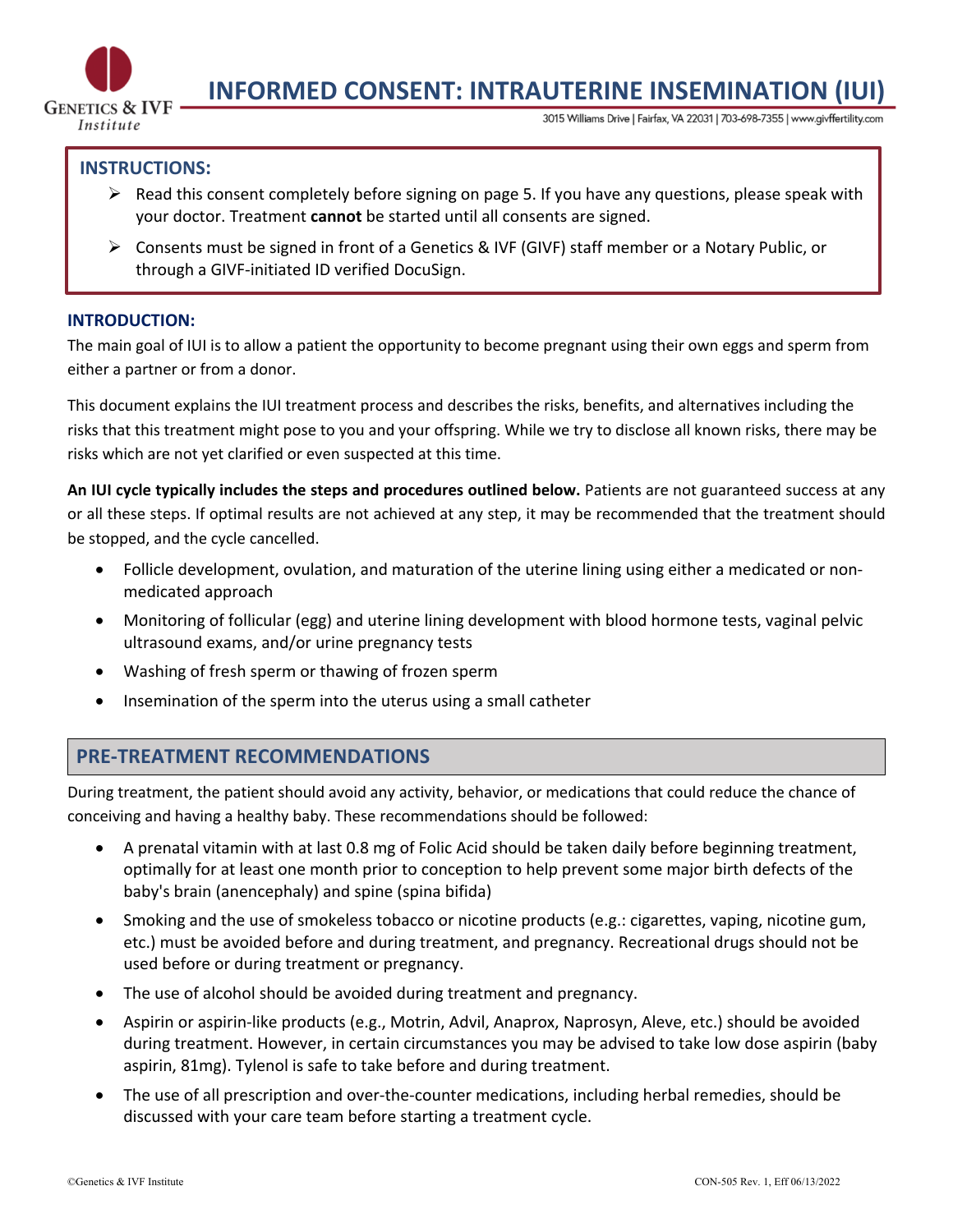

## **INTRAUTERINE INSEMINATION TREATMENT COMPONENTS**

#### **OVULATION INDUCTION/OVARIAN STIMULATION VS. NATURAL CYCLE**

- A medicated IUI is when ovulation induction or ovarian stimulation is achieved using medications which are usually oral pills, or less frequently, gonadotropin injections.
- In some patients, a non-medicated natural cycle IUI may be used
- Monitoring visits are usually needed to assess the progress of the follicles (eggs) and uterine lining development.

Oocytes (eggs) are present in the ovaries within fluid-filled cysts called "follicles". During a patient's menstrual cycle, usually one mature follicle develops, which results in the ovulation of a single egg. Several hormones including follicle stimulating hormone (FSH) and luteinizing hormone (LH) influence the growth of the ovarian follicle. These hormones are produced by the pituitary gland, which is located at the base of the brain. FSH is the main hormone that stimulates the growth of the follicle, which produces an estrogen hormone called *estradiol*. When the follicle is mature, a large amount of LH is released by the pituitary gland. This LH surge matures the egg and leads to its release or "ovulation" 36-40 hours after its initiation. After ovulation the ovary produces the hormone *progesterone* to help the uterine lining become receptive to an embryo for successful implantation and pregnancy.

There are two types of IUI cycles as detailed below:

#### **MEDICATED IUI CYCLE:**

Medications are administered to induce or stimulate/enhance follicular (egg) development and ovulation. There are several medications that can be used for this purpose:

- **Clomid or Letrozole** (oral pills): These medications are the most commonly used with IUI to induce or stimulate/enhance follicular (egg) development. They are usually taken for a short course of 5 days starting at the beginning of the menstrual cycle.
- **Gonadotropin injections (Follistim, Gonal-F, or Menopur):** These medications can be used alone or in conjunction with the above oral pills also to induce or stimulate/enhance follicular (egg) development.
- **Human Chorionic Gonadotropin (Ovidrel/HCG) "Trigger shot"**: Induces final maturation of the egg and its subsequent release or "ovulation."

#### **NATURAL CYCLE IUI:**

Non-medicated or natural cycle IUI is less commonly used than the medicated approach as it hasn't been shown to be significantly beneficial in the infertility population. But if a patient has regular menstrual cycles, no history of infertility, and using donor sperm, a non-medicated natural cycle IUI may be considered as the initial treatment. With this approach, ovulation is monitored with an ovulation predictor kit (OPK), or blood tests and vaginal pelvic ultrasound examinations. When ovulation is imminent, the IUI treatment will be planned at the appropriate time. In contrast to the medicated approach, there may be a lower chance of pregnancy because only one egg is released for possible fertilization, but there is also a much lower chance of a multiple pregnancy for that same reason.

#### **Risks of Ovarian Stimulation with Fertility Drugs:**

The use of the above listed medications can cause side effects such as nausea, vomiting, hot flashes, headaches, mood swings, abdominal bloating and cramping, visual symptoms, memory difficulties, joint problems, weight gain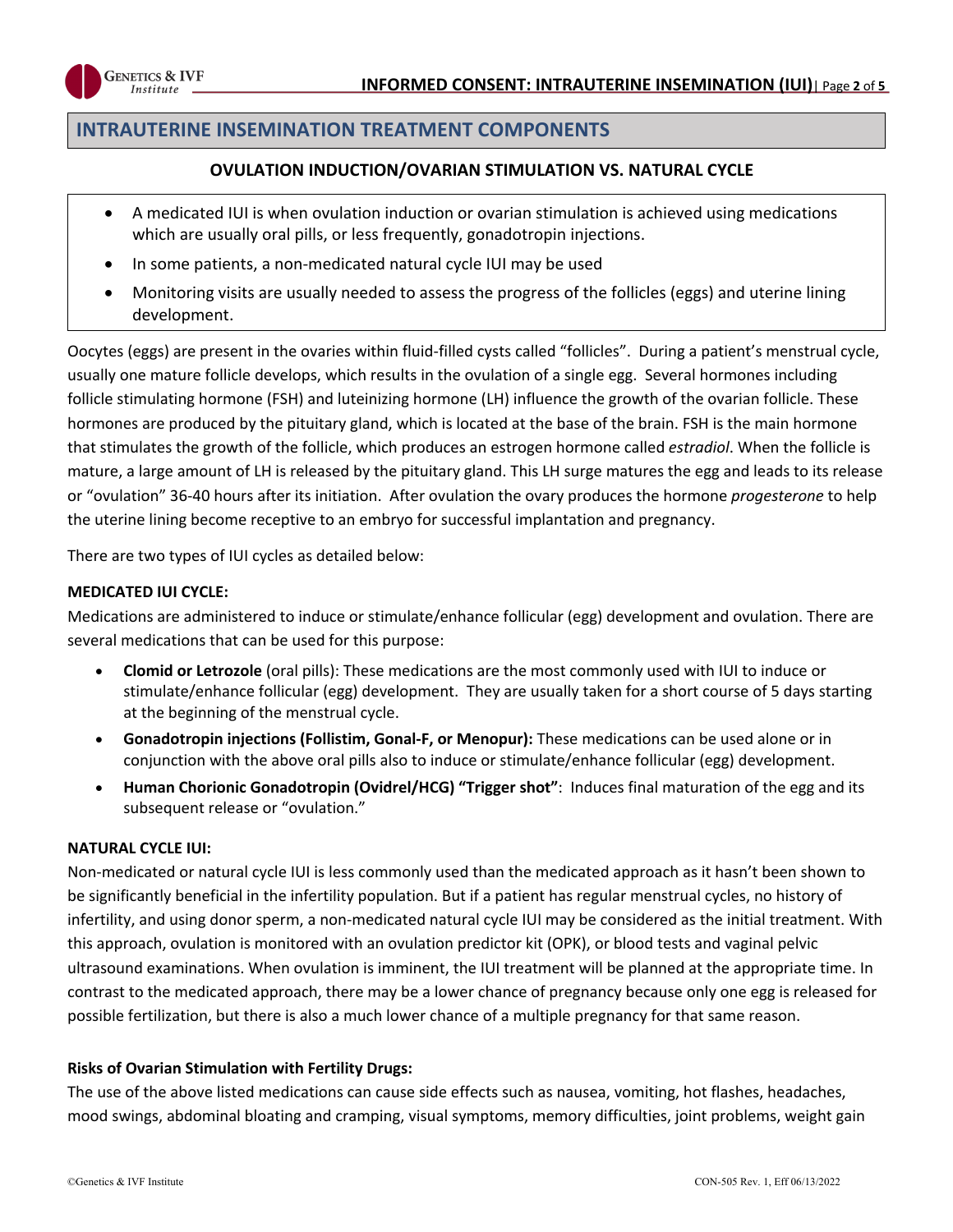

and weight loss, all of which are temporary. Rare allergic reactions are also possible. Other possible side effects include the following:

- **Ovarian Hyperstimulation Syndrome (OHSS):** Ovarian Hyperstimulation Syndrome is the most severe possible side effect of stimulating the ovaries and is more of a concern when using injectable medications than oral medications. Signs of OHSS include increased ovarian size, nausea, vomiting, a buildup of fluid in the abdomen/pelvis, and breathing difficulties. In some cases, OHSS increases the level of red blood cells, and causes kidney and liver problems. In the most severe cases, it can cause blood clots, kidney failure, or death. These complications occur very rarely (in only 0.2% of all treatment cycles) and close monitoring can help identify patients at higher risk which could result in cycle cancelation.
- **Torsion:** Ovarian torsion is a rare condition when the ovary and portions of the fallopian tube twist around the ligaments that hold it in place. This can cut off the blood flow to the ovary and fallopian tube. If the blood supply is cut off long enough, the tissue in the ovary may die, potentially impacting fertility. The symptoms of ovarian torsion include fever, severe lower abdominal/pelvic pain, cramping, nausea, and vomiting. It is important for anyone experiencing these symptoms to seek medical care immediately. Ovarian torsion is diagnosed by physical exam including a transvaginal ultrasound. Treatment requires emergency surgery to untwist the ovary to restore blood flow and avoid necrosis, or in severe cases, to remove the ovary.
- **Cancer:** There is some concern that using fertility drugs can cause breast, ovarian, or uterine cancer. These cancers are more common in infertile patients, so it is difficult to know whether the reason for the cancer is the infertility itself, or the use of the drugs. In current studies that take into consideration the increased risk of cancer due to infertility, there does NOT seem to be an increased risk of cancer due to the fertility drugs alone. More research is needed to confirm whether there is an association of cancer with use of fertility drugs.

## **INTRAUTERINE INSEMINATION PROCEDURE**

Intrauterine insemination, or IUI, is a procedure where sperm is introduced directly into the uterine cavity using a small catheter, around the time of ovulation, in the hope of producing a pregnancy. Before the IUI, the sperm specimen will need to be prepared by the laboratory.

On the day of the IUI treatment, a semen sample is obtained from a partner or directed donor (by masturbation, home collection, or on-site collection), or by thawing previously cryopreserved (frozen) sperm. The semen sample is then processed ("washed") to isolate motile sperm. Next the isolated motile sperm are loaded into an insemination catheter (a soft plastic catheter). A speculum is inserted into the patient's vagina to visualize and clean the cervix. The insemination catheter is then inserted past the cervical canal and into the uterine cavity, where the sperm are deposited.

After the catheter and speculum are removed, the patient will be asked to lay flat or slightly inverted and rest for a short period before leaving the clinic (usually 10 minutes). Once the insemination appointment is complete, normal activity can be resumed including using the restroom.

Because a catheter is inserted into the uterine cavity during the insemination treatment, there is always the risk of a pelvic infection following the procedure. Symptoms can include fever/chills, malodorous or purulent vaginal discharge, and abdominal/pelvic pain. The estimated incidence of infection after IUI is extremely rare at less than 0.5%. Treatment could require the use of oral or intravenous antibiotics, and in severe cases, surgery. Infections can have a negative impact on future fertility.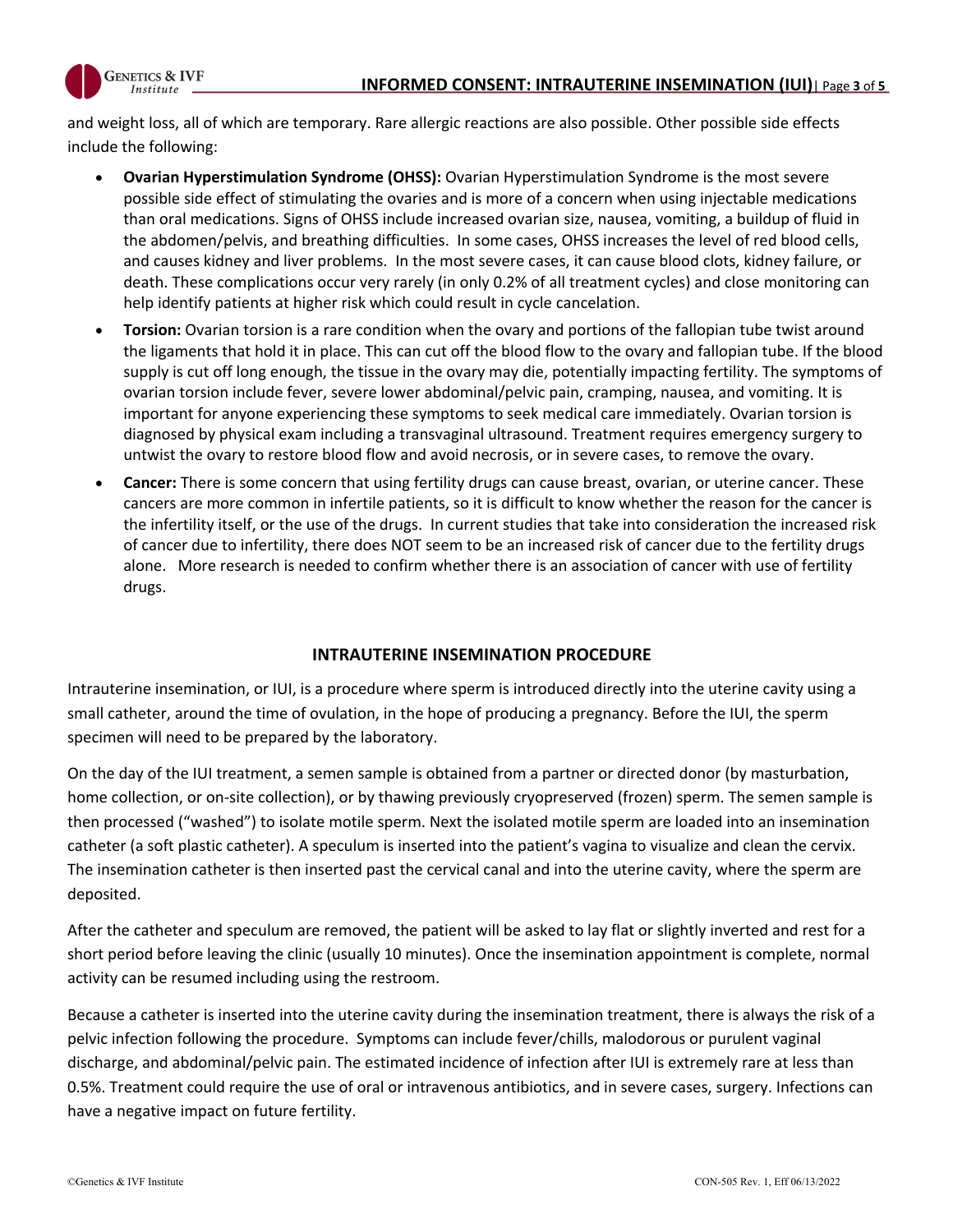

## **ADDITIONAL RISKS TO THE PATIENT AND OFFSPRING**

**GENETICS & IVF** *Institute* 

The development of a pregnancy following this treatment (success rate) is dependent on many factors including: the age of the patient, the infertility diagnosis, the number of previous cycles of treatment, the number of follicles that develop, and the quality of the sperm used. As in naturally conceived pregnancies, IUI pregnancies may have complications from childbirth or delivery, or other adverse consequences.

#### **RISKS OF PREGNANCY**

**Miscarriage** - There is no increased risk of miscarriage associated with this treatment. The risk of miscarriage in the general population is 15-20% and increases with the age of the female patient due to egg age and quality.

**Ectopic Pregnancy** – In ectopic pregnancy, the embryo implants outside of the uterus, most commonly in the fallopian tubes. This is potentially life threatening and can require medical or surgical treatment. While the risk of ectopic pregnancy is higher in infertile patients, it is not associated with the IUI procedure itself.

**Multiple Pregnancy** - The administration of ovulation induction or ovarian stimulation medications can result in the ovulation of more than one egg, which increases the chance of a multiple pregnancy. The chance of multiple pregnancy ranges from 8-25%, which is in part dependent on the medication that is used. For instance, following clomiphene citrate treatment the multiple pregnancy rate ranges between 8-12%. When the injectable medications are used (gonadotropins) the multiple pregnancy rate is higher between 20-25%. Of the multiple pregnancies, approximately 80% are twins and the remainder (20%) are triplets and quadruplets. The chance of quadruplets is less than 2% of all pregnancies. Rarely, more than quadruplets can result. All multiple pregnancies are associated with an increased risk of most complications of pregnancy including but not limited to miscarriage, hypertension, preeclampsia/toxemia, congenital anomalies, gestational diabetes and premature labor and birth. Premature birth is the single greatest cause of death or disability in newborn infants. In contrast to a single intrauterine pregnancy, a multiple pregnancy may pose increased emotional and financial hardship. An IUI cycle may be canceled if during monitoring the risk of multiple pregnancy is assessed to be very high.

If a multiple pregnancy develops, the patient (or couple if applicable) may consider being referred to a specialist who can perform a multi-fetal reduction procedure. This procedure, which is performed at approximately three months of pregnancy, is done to reduce the number of pregnancy sacs to a lower and safer number. Although this procedure is successful 90-95% of the time, a complete miscarriage may result. The best time to discuss the risks of multiple pregnancy and multifetal pregnancy reduction with your physician is before your treatment cycle begins.

**Other Risks** - Within the normal human population, a certain percentage of children (approx. 3-5%) are born with congenital malformations or birth defects. Children born from IUI (with or without the use of fertility medications) are comparable to those conceived naturally and, although no increased incidence of abnormalities have been noted to date, this remains a possibility. Genetic counseling and prenatal testing is advised as per standard guidelines for any naturally conceived pregnancy. No guarantee can be given regarding the male partner's sperm or the female partner's egg(s), or for the physical or mental characteristics of any child or children conceived or born following the IUI procedure.